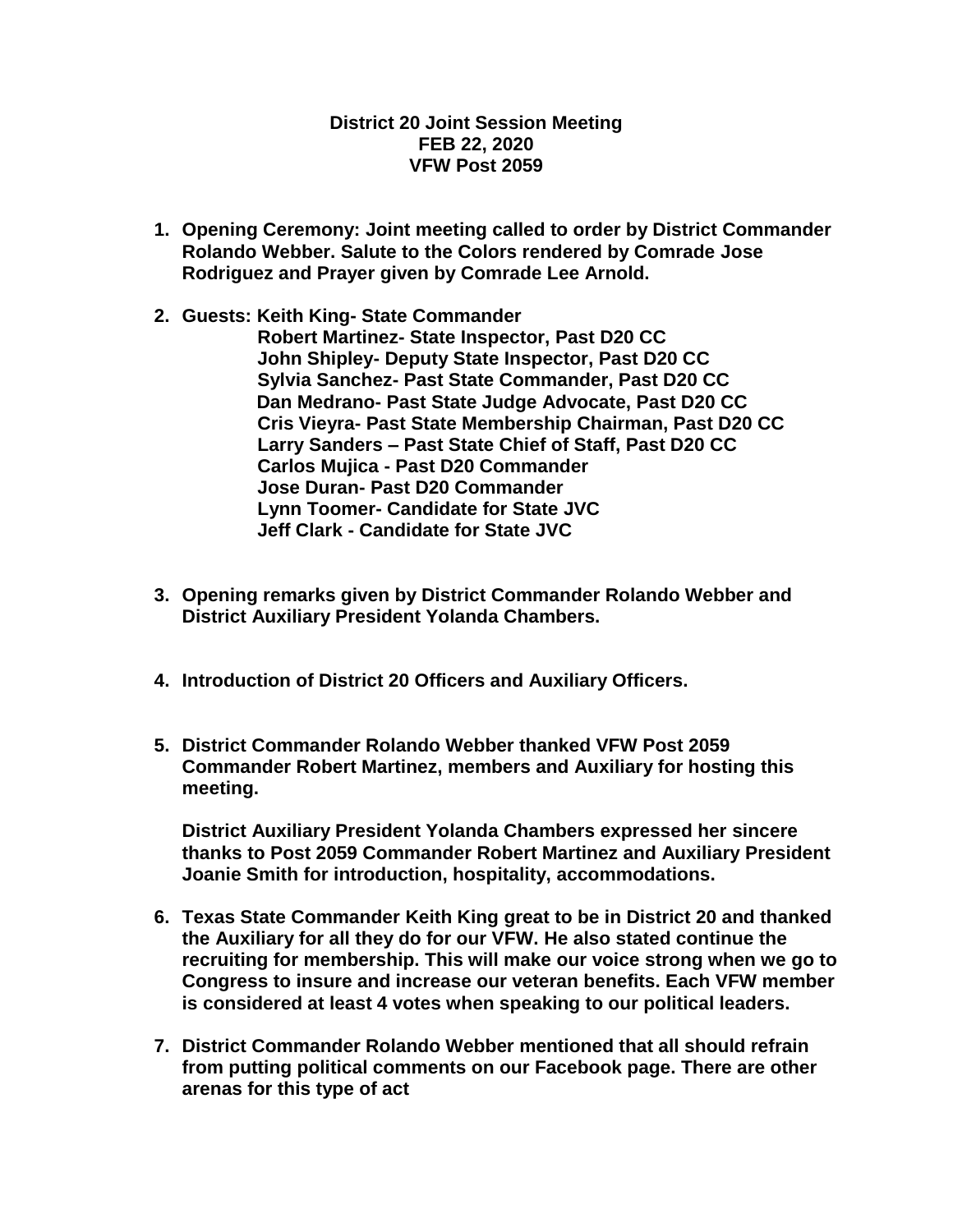- **8. District Commander Rolando Webber presented Comrade John Cybraski, VFW Post 8401, Bedford, New Hampshire. Comrade Cybraski presented information concerning the Polish Heritage Center being built in Panna Maria, Texas to honor all Polish veterans who served in all wars from the Civil War to present. He requested assistance in help to find veterans meeting the criteria. He thanked the District Commander and Comrade Marvin Roemer Commander VFW Post 8555 for being able to speak at this meeting.**
- **9. Comrade Gilbert Cadena presented information concerning Unit Bingo operations being conducted by Posts. There were some recent changes to the requirements on how the Unit Bingo funds are utilized. The main point is that the funds are used to maintain each Post charitable purposes. Each Post Charter clearly provides these purposes. He also provided information that the VFW name, logo or emblems in printed forms and digital use can be used without permission from National for recruiting, post events pertain to Departments, Posts and Auxiliaries.**
- **10.District Commander Rolando Webber provided information on the District Picnic which is to be held 28 March 2020.**
- **11.District Commander Rolando Webber presented a 50 Year VFW Certificate read the citation from the VFW National Commander to Wilson County Memorial VFW Post 8555, Poth, Texas. Initially Chartered 19 April 1970. Comrade Marvin Roemer, Commander VFW Post 8555 stated there are 9 Charter members still alive that signed the Charter, 3 of them were at the meeting today. Comrades George Coffey, Leo Schneider and Henry Montez, All Past Commanders.**
- **12.Past State Commander Sylvia Sanchez presented greetings from the VFW National Home, Eaton Rapids, MI. The National Home presently has 149 residents, 56 are parents, 93 are children 30% of residents are veteran families. The National Home receives no federal funds to support their mission. The National Home presently has a program to assist our returning combat veterans who are having problems. They must apply and are screened for selection once selected are assigned a home where that are provided case management services, educational, counseling, recreational services and other services. Bingo funds can be used to provide donations to the National Home. Life Membership is \$50.00 which includes your pin. There are also memorial Bricks which cost \$100.00 which are placed in the new museum. Cooties and Auxiliary have taken over one of the houses and will assist in its upkeep. Comrade Sanchez also that Texas Vietnam Memorial Day is on 27 Mar 2020 and that a pinning ceremony will occur that day at the PTSD Foundation and all**